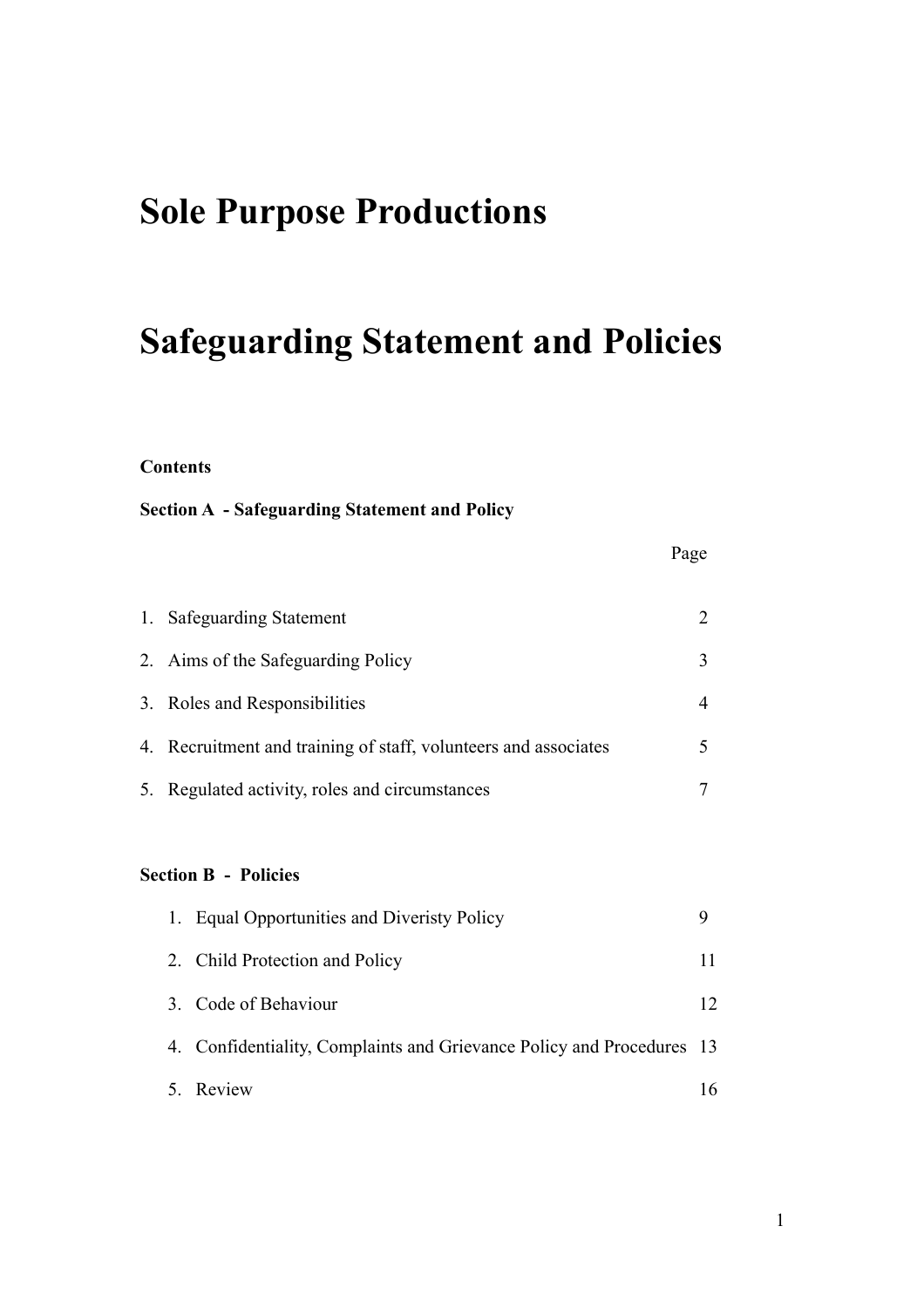# **1. Safeguarding Statement**

Sole Purpose Productions is committed to safeguarding all children, young people and vulnerable adults that come into contact with our work. We believe that all children, young people and vulnerable adults have an equal right to protection from abuse, regardless of their age, race, religion, ability, gender, language, background or sexual identity and consider the welfare of the child/ young person / vulnerable adult is paramount.

We will take every reasonable step to ensure that children, young people and vulnerable adults are protected where our staff and associates are involved in the delivery of our work. All suspicions and allegations of abuse will be taken seriously and responded to swiftly and appropriately.

We enable all our staff and those who work with us to make informed and confident decisions regarding safeguarding. We expect everyone (staff, board, associates, volunteers and anyone working on behalf of the Company) to have read, understood and adhere to this policy and related procedures.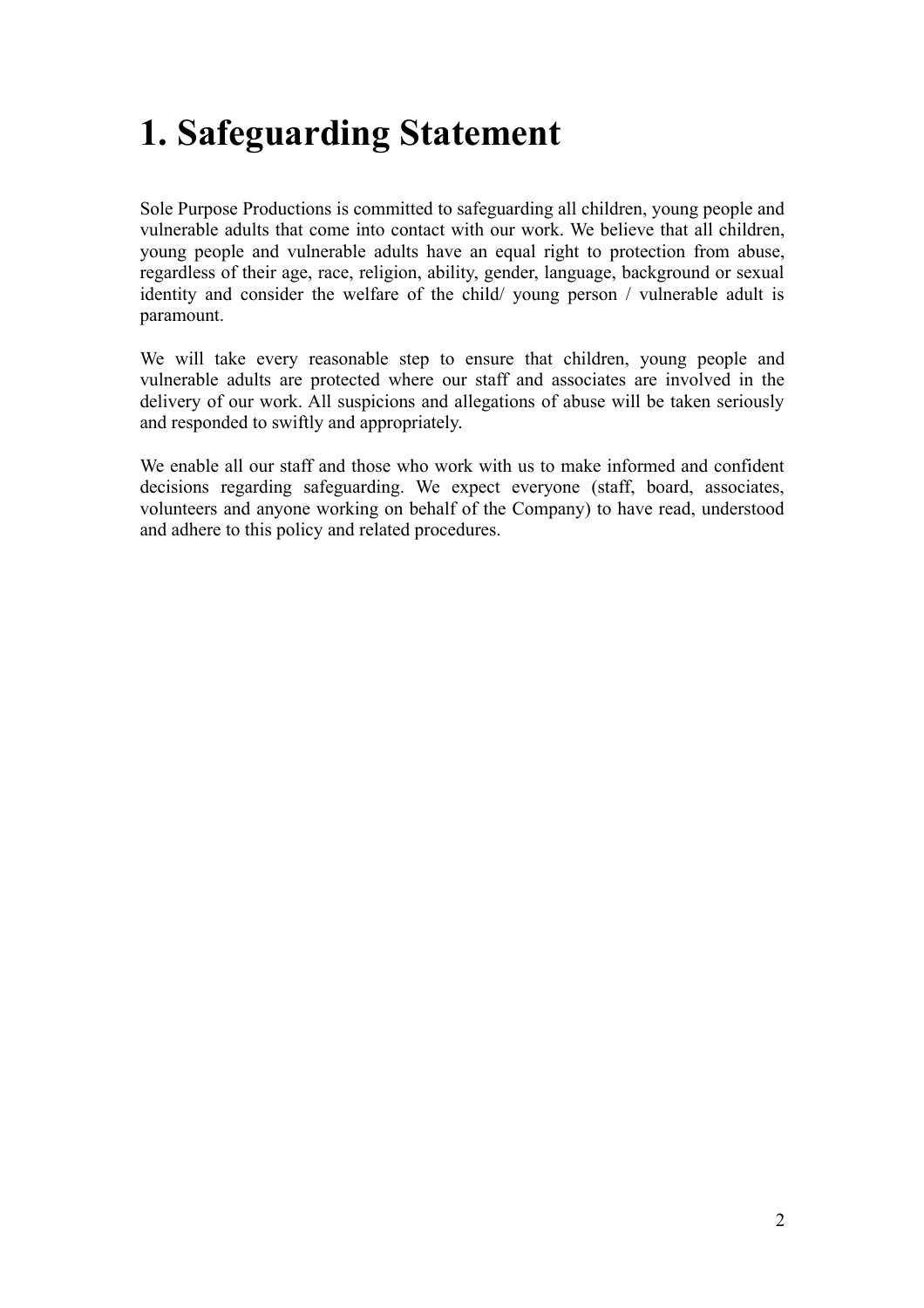# **2. Aims of the Safeguarding policy**

The Company will take every reasonable step to ensure that children, young people and vulnerable adults are protected where:

- **If** our own staff are directly involved in a project or programme.
- $\mathbb{R}$  we broker the relationship between a school/ young person's
- setting/community venue and an associate/ organisation.
- $\mathbb{R}$  we contract an associate/ organisation to work with a school/ young people's/ community setting.
- $\mathbb{R}$  we work in partnership with another organisation or agency.

We will endeavour to safeguard children, young people and vulnerable adults by:

- $\mathbb{W}$  valuing them, listening to and respecting them.
- ! adopting this policy and adhering to our associated procedures and code of conduct for staff.
- $\mathbb{R}$  recruiting all staff, volunteers and associates safely by ensuring that all the necessary checks are made.
- ! sharing information about safeguarding and child protection with children, parents, school staff, community workers, carers, associates and staff.
- $\mathbb{\overline{N}}$  sharing concerns with agencies who need to know involving children, school staff, community workers, carers and parents appropriately.
- **If is all providing effective management of staff and associates through supervision,** support and training.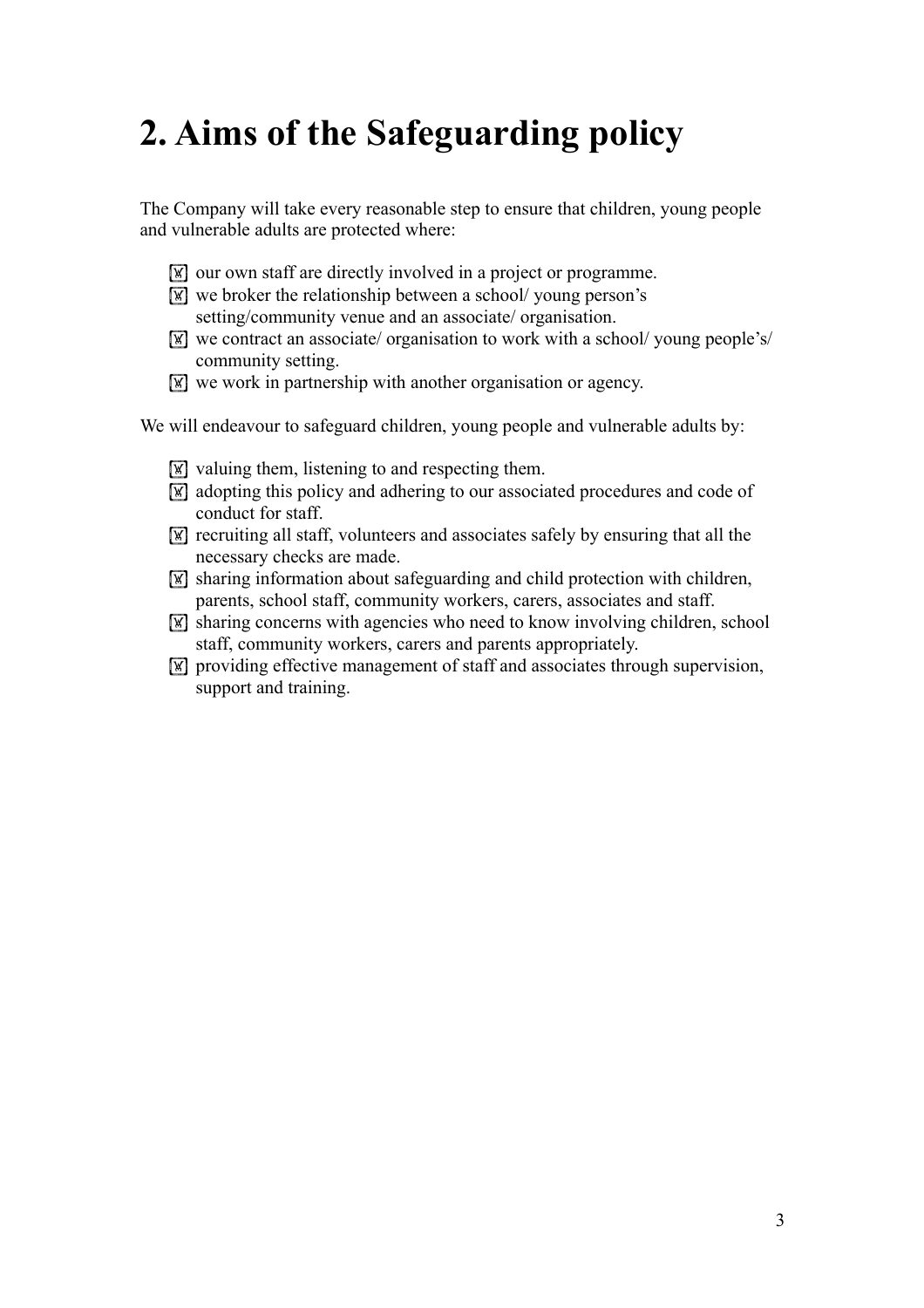# **3. Roles and responsibilities**

The Designated person within the company responsible for Safeguarding and Child Protection is the Director. In the Director's absence the role will be undertaken by the Chair of the Board of Directors.

The role of the Designated Person is to:

- $\mathbb{F}$  assume overall responsibility for safeguarding and child protection for the Company.
- $\mathbb{R}$  help the rest of the Company understand the key issues in relation to safeguarding and the cultural / education sectors.
- $[\overline{\mathbb{X}}]$  establish contact with the senior member of social services responsible for child protection in the local area.
- $\mathbb{X}$  be a point of contact within the organisation for staff, board, partners and associates in relation to safeguarding and child protection.
- **IX** be aware of local statutory safeguarding procedures and networks.
- ! make decisions about safeguarding and child protection.
- $\boxed{\mathbb{X}}$  receive and assess information from staff and associates who have a child protection concern.
- $\mathbb{K}$  report the issue to the Safeguarding Officer/ within the school/ organisation where the events were taking place.
- $\sqrt{\mathbb{M}}$  make a formal referral to a statutory child protection agency or the police without delay.
- $\mathbb{K}$  record the concern and action in the child protection log.

It is not the role of the Designated Person or the Company to decide whether abuse has taken place or not. The responsibility of the Designated Person or the Company is to ensure that concerns are shared and appropriate action taken.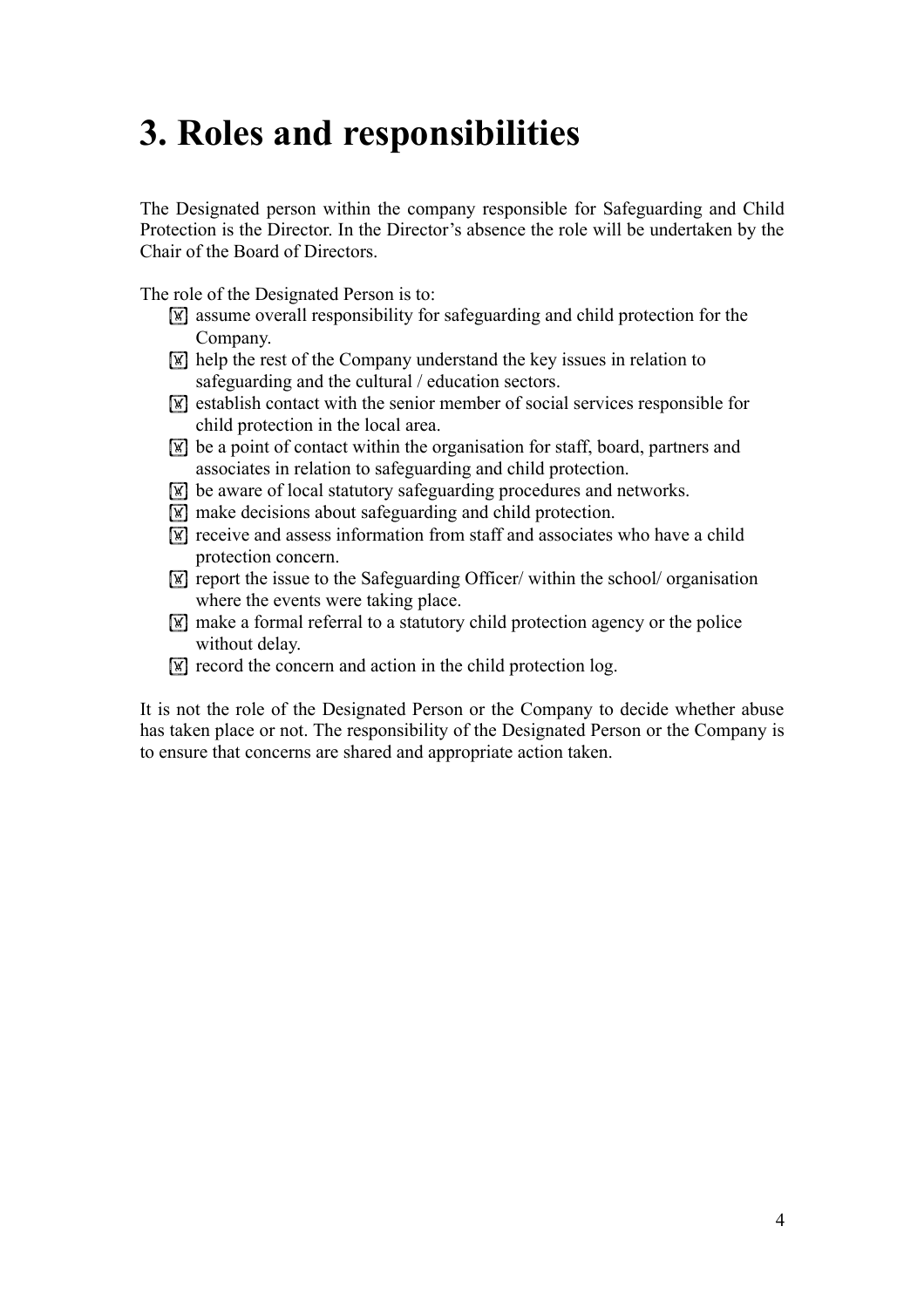# **Recruitment and training of staff, associates and volunteers**

- 1. Job Description/Person Specification and Advertising.
	- ! A detailed job description and person specification will be drawn up. This will clearly define the role of the position, the tasks and skills needed and the type of person most suited to the role.
	- ! An appropriate length of time will be required to place advertisements in local newspapers, to give applicants time to prepare for interview, to conduct background checks and to take up references.
	- ! As part of the application process, all applicants must complete an application form where they are asked about previous experience of working with children, young people and vulnerable adults. Included in this form is a declaration stating that there is no reason why they should not be considered suitable for working with children, young people and vulnerable adults.
	- ! All information is treated with total confidentiality and fairness.
- 2. Pre-selection checks.
	- **If** Consent must be obtained from an applicant to seek information from the ISA.
	- ! Two confidential referees. These referees must be taken up and confirmed through telephone contact.
	- ! Evidence of identity (passport or driving licence photograph), supported by original birth/marriage certificate, utility bill to confirm address and documents with National Insurance number for verifications.
- 3. Interview and induction.

All employees and volunteers are required to undergo an interview carried out to acceptable protocol and recommendations. All employees and volunteers should receive formal or informal induction, during which:

- $\mathbb{R}$  their qualifications should be substantiated.
- $\boxed{\mathbb{X}}$  the job requirements and responsibilities should be clarified.
- ! they are made aware of the Company's safeguarding policy and procedures
- $\mathbb{W}$  training needs (if any) are identified
- $\mathbb{R}$  all staff must be registered with the ISA before they are confirmed in the position (if they will be working with children, young people and vulnerable adults on a weekly basis).
- 4. Training

In addition to pre-selection checks, the safeguarding process includes training after recruitment to help staff to:

- **If** ensure their good practise is likely to protect them from false allegations.
- **If is a recognise their responsibilities and report any concerns about suspected poor** practice or possible abuse.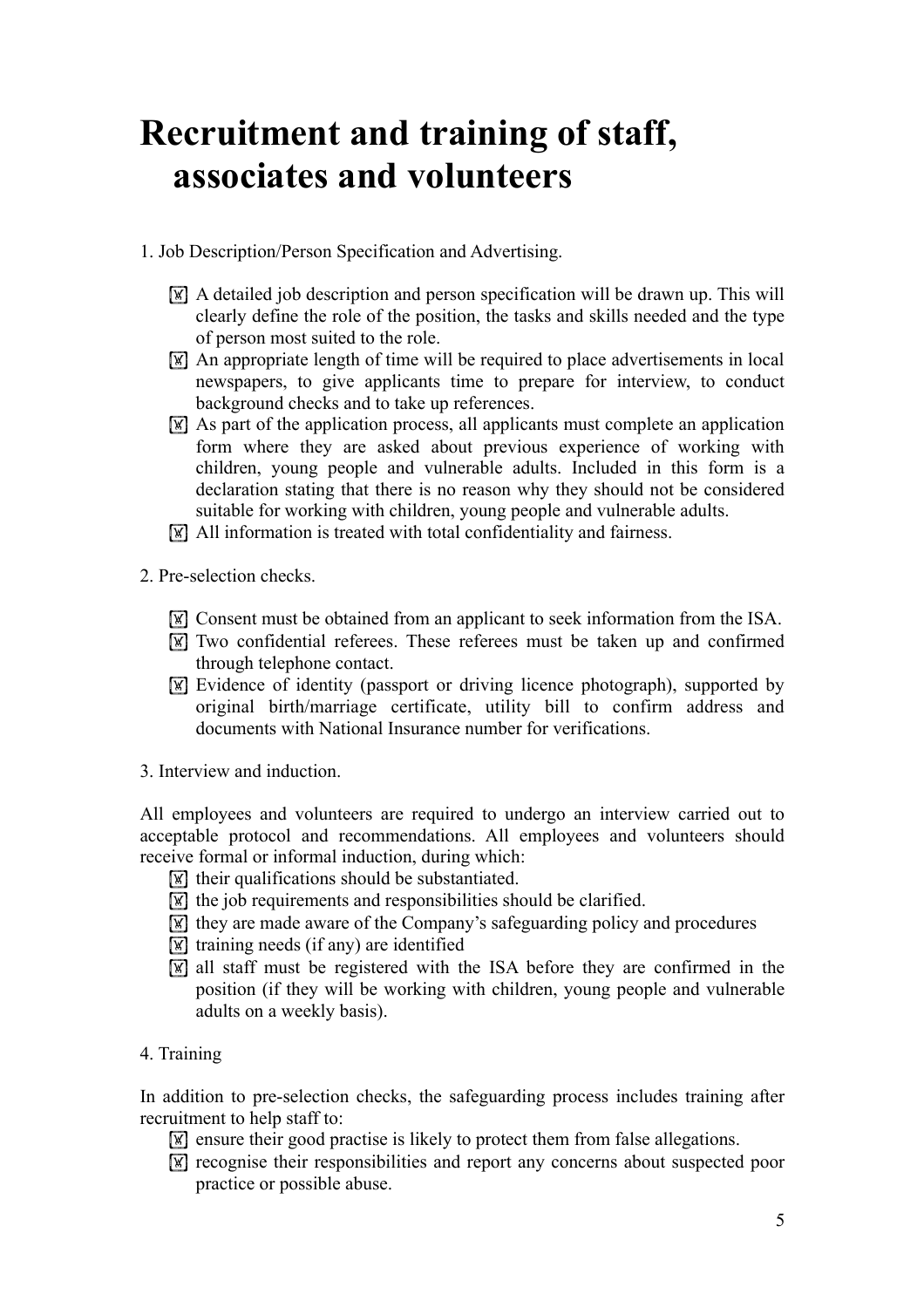**If respond to concerns expressed by a child, young person or vulnerable adult.** 

- ! work safely and effectively with children, young people and vulnerable adults.
- 5. Responding to allegations or suspicions

If a member of staff / associate has any reason to suspect that a child, young person or vulnerable adult is being subjected to physical, emotional or sexual abuse, then these steps must be followed:

- ! report the matter to the Designated Officer
- $\mathbb{\overline{M}}$  the Designated Officer will assess the nature of the suspicions or the disclosure.
- $\mathbb{\overline{M}}$  the Designated Officer will consult the relevant Officer at the venue (ie. School, theatre, community centre etc) involved, or contact social services.
- **If Company staff must not attempt to investigate the matter themselves. This is** the responsibility of social services and / or the police.
- $\boxed{\mathbb{N}}$  if an allegation is made against a member of the Company staff / associates, the Company will act swiftly and there will either be a criminal investigation, a child protection investigation and / or a disciplinary or misconduct investigation.
- 6. Whistle blowing policy

All staff, associates and volunteers are assured that they can disclose confidential information relating to unacceptable behaviour by other members of staff/associates.

7. Images and Documentation

The collection of images for promotional purposes by the company employees, or those authorised to do so on the company's behalf, is acceptable providing permission has been granted by the individuals who will be photographed/videoed.

Adults (including parents / guardians of children below the age of consent) and young people (over the age of consent) should be aware of:

- $\mathbb{R}$  the purpose for which the images will be used.
- $\mathbb{R}$  the length of time that they will be used for or that the use may be for an indefinite period.
- **If all good practice is that permission is not requested for any period longer than** two years.

Images should not be stored on the hard drive of PCs or laptops beyond the duration of the project. Even during this period, it is recommended that they are stored on removable storage devices such as pen drives / CDs.

Once the project has been completed, then the images should be dated and archived. They should be stored in a locked cabinet or drawer. They should be erased / destroyed as soon as there is no further use for them.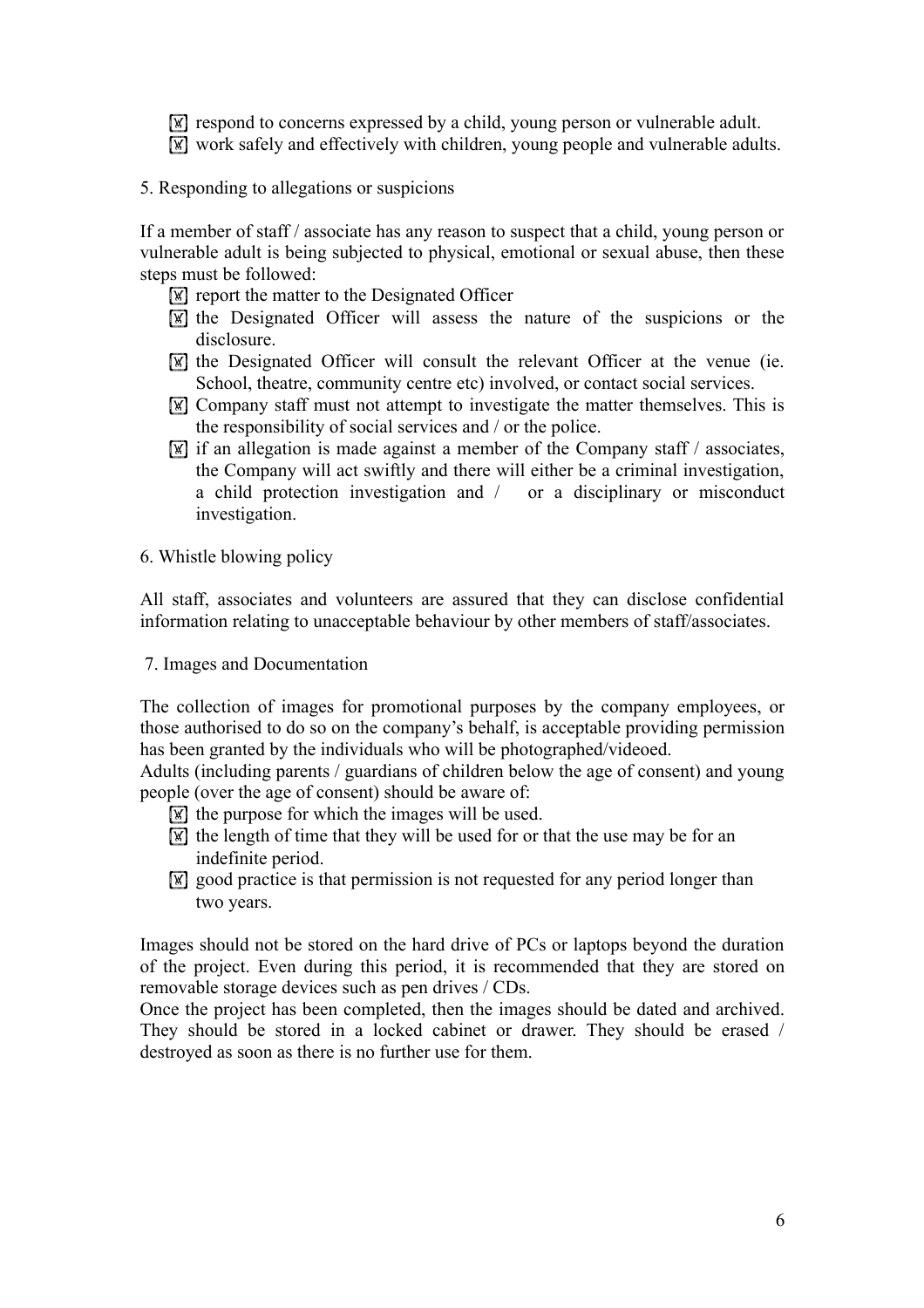# **8. Regulated activity, roles and circumstances**

A **regulated activity provider** is an organisation or individual that is responsible for the management or control of regulated activity, paid or unpaid, and makes arrangements for people to work in that activity. This will usually be an employer or a voluntary organisation

The following are regulated roles within the organisation, as stipulated by the Independent Safeguarding Authority.

- Teaching, training or instruction, care or supervision of children or provided wholly or mainly to vulnerable adults.
- Providing advice or guidance for children.
- Providing advice, guidance or assistance wholly or mainly to vulnerable adults.
- Any form of healthcare treatment or therapy provided to children or vulnerable adults.
- Driving a vehicle that is being used for the specific purpose of conveying children or vulnerable adults.
- Working in a specified place including:
	- schools (educational institutions exclusively or mainly for the provision of full-time education to under-18s)
	- childcare premises (including nurseries)
	- residential homes for children in care
	- children's hospitals (hospitals exclusively or mainly for the reception and treatment of children)
	- children's detention centres (institutions exclusively or mainly for the detention of children)
	- children's centres (subject to Royal Assent of the Apprenticeships, Skills, Children and Learners Bill) in England and Wales, and
	- adult care homes (residential care or nursing homes in Northern Ireland).

**Regulated activity** is the term used in the Safeguarding Vulnerable Groups Act (SVGA) 2006 and the Safeguarding Vulnerable Groups (Northern Ireland) Order (SVGO) 2007 to cover activities where people are working or volunteering with children or vulnerable adults.

Regulated activity includes:

- specified activities such as teaching, instructing, supervising, caring for or providing children/vulnerable adults with guidance or treatment
- fostering and childcare
- specified positions such as school governor or director of children's or adult social services
- all activity undertaken within the specified settings where there is the opportunity for contact with children or vulnerable adults. Activities include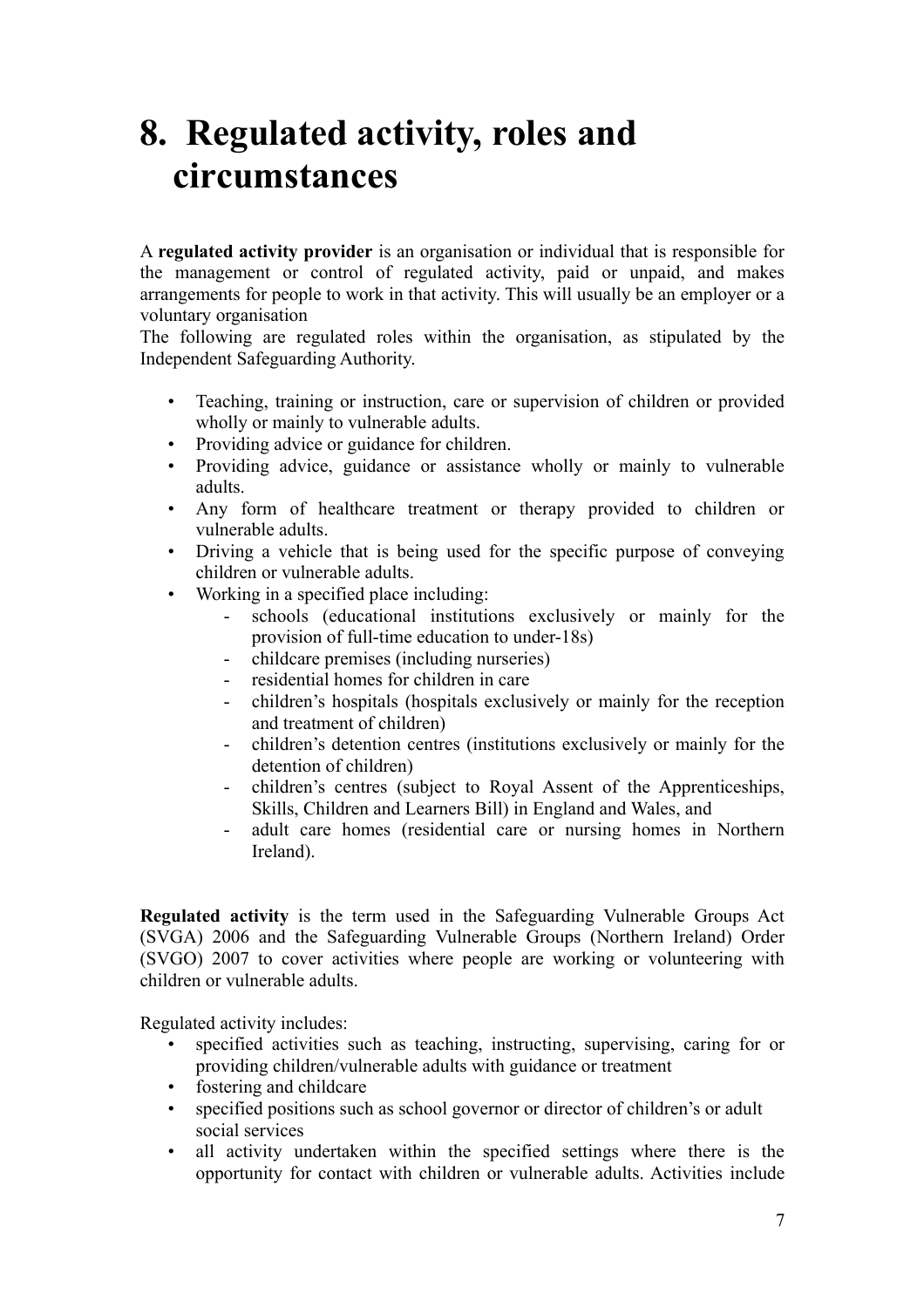teaching, training and instruction, as well as catering, cleaning, administrative and maintenance workers or contractors, and

• roles that involve managing, on a regular basis, the day-to-day work of those carrying out specified activities or working in specified settings.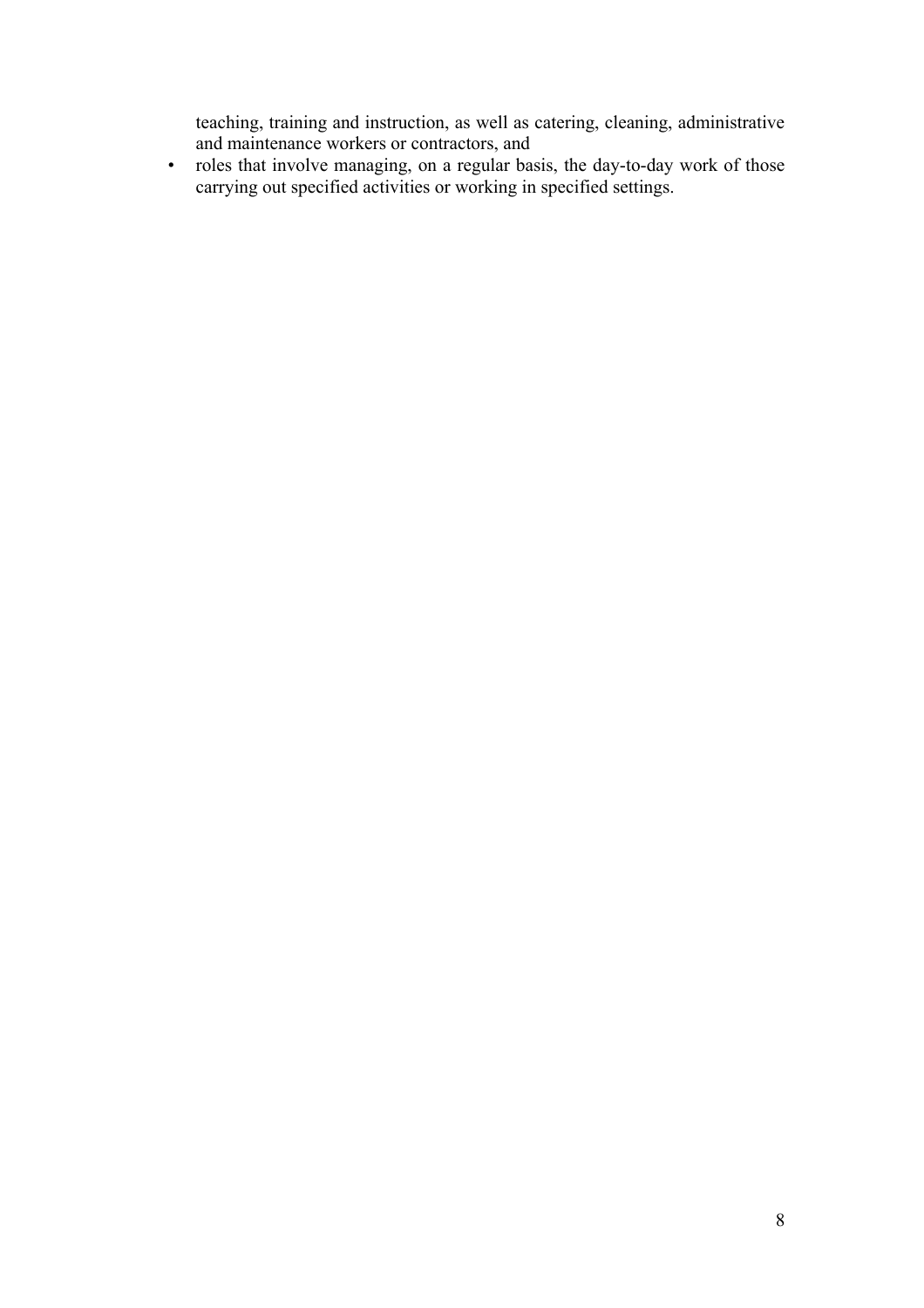# **Equal Opportunities and Diversity Policy**

### **Statement of Policy**

The aim of this policy is to communicate the commitment of the Board of Directors to the promotion of equality of opportunity and diversity in Sole Purpose Productions.

It is our policy to treat equally all members, employees and associates, irrespective of:

- $\mathbb{W}$  Gender, marital or family status
- $\mathbb{R}$  Religious beliefs or political opinion
- **N** Disability
- $\boxed{\mathbb{X}}$  Race of ethnic origin
- **M** Nationality
- **IN** Sexual Orientation

We are opposed to all forms of unlawful and unfair discrimination. All full time and part time members, employees, associates and job applicants (actual and potential) will be treated fairly and selection for employment, promotion, training or any other benefit will be on the basis of aptitude and ability.

We are committed to:

- ! Preventing any form of direct and indirect discrimination or victimisation
- $\mathbb{W}$  Promoting equal opportunities for men and women
- **IN Securing fair participation for Catholics and Protestants**
- $\boxed{\mathbb{N}}$  Promoting equal opportunities for people with disabilities
- $\mathbb{R}$  Promoting equal opportunities for ethnic minorities
- **If Promoting a good and harmonious working environment where all men and** women are treated with respect and dignity and in which no form of intimidation or harassment will be tolerated
- ! Fulfilling all legal obligations under relevant legislation and associated Codes of Practice.
- $\boxed{\mathbb{W}}$  Taking any necessary positive/affirmative action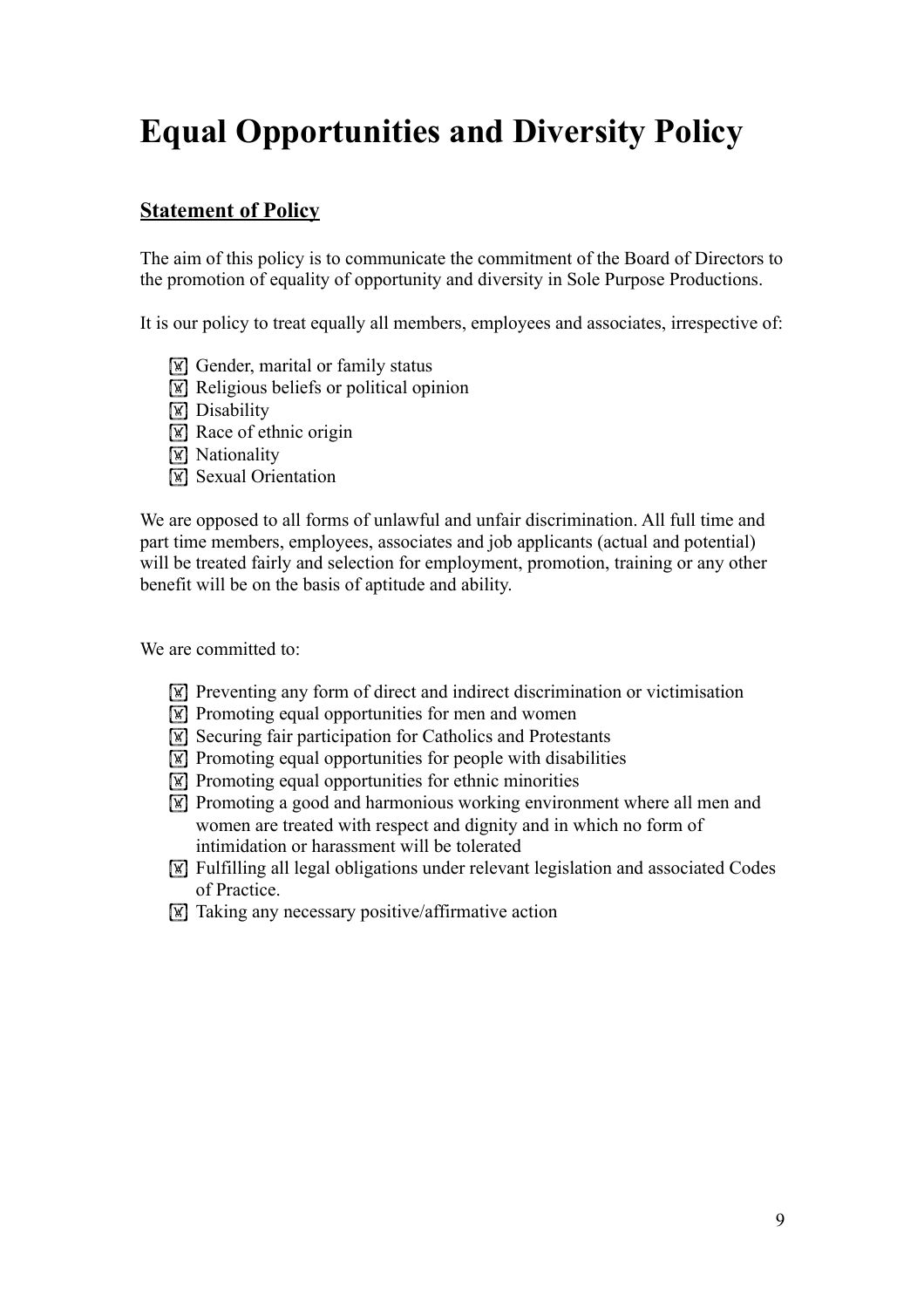### **Implementation of Policy**

The Board of Directors has responsibility for the effective implementation of this policy. Each Director also has responsibility to abide by the policy and help create the environment which is its objective.

In order to implement this policy we will ensure that appropriate training and guidance will be provided for members, employees and associates and that adequate resources are made available to fulfil the aims of this policy.

### **Affirmative Action**

Where appropriate, lawful positive action measures, such as special encouragement in advertisements or special training will be developed. These measures are available to us in certain circumstances, for example where there is an under representation of a particular group in specific areas of work.

### **Monitoring and Review**

Progress on implementing this policy will be reviewed annually by the Board of Directors.

### **Complaints**

Employees and associates who believe that they have suffered any form or discrimination, harassment or victimisation as part of their work with Sole Purpose Productions are entitled to raise the matter with a member of the Board of Directors, who will investigate the complaint confidentially, appropriately and without delay. When the Board has reached a decision on a complaint the complainant will be notified promptly.

These internal procedures do not replace or detract from the right of employees or associates to pursue complaints under any relevant discrimination legislation. Every effort will be made to ensure that employees or associates making complaints will not be victimised. Any complaint or victimisation will be dealt with seriously, promptly and confidentially.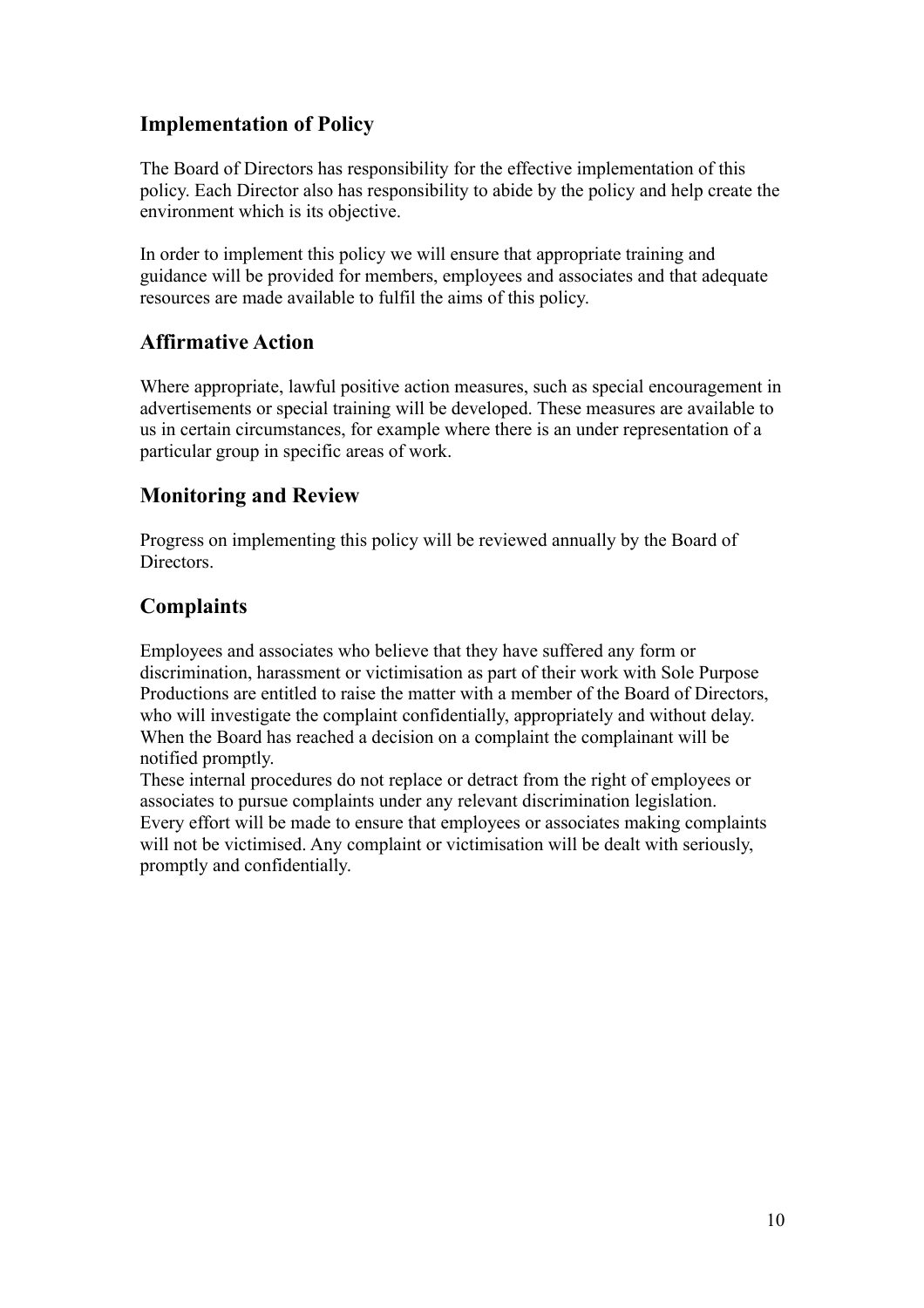# **Child Protection Policy**

Sole Purpose Productions is committed to creating and maintaining the safest possible environment for children and young people involved in any of its activities. We recognise the unique status of children and young people and seek to ensure that they are respectfully treated as individuals. All workers within the Company, paid and voluntary, accept that the welfare of the child is paramount.

We do this by:

- **IX** Recognizing that all children have the right to freedom from abuse.
- ! Ensuring that all our staff, associates, partners and volunteers are carefully selected and accept responsibility for helping to prevent the abuse of children in their care.
- **EX** Responding swiftly and appropriately to all suspicions or allegations of abuse, and providing parents and children with the opportunity to voice any concerns they may have.
- $\mathbb{R}$  All allegations of abuse are taken seriously and responded to appropriately.
- ! Appointing a Designated Officer who will take specific responsibility for child safety and act as the main point of contact for parents, children and outside agencies.
- ! Ensuring access to confidential information is restricted to the Designated Officer or the appropriate external authorities.
- ! Reviewing the effectiveness of our Child Protection Policy annually, and that it is endorsed and approved by the Board of Governors.
- ! The definition of 'child' or 'young person' relates to anyone under the age of 18, and also to those above the age of 18 who are vulnerable for reasons of mental and physical ability.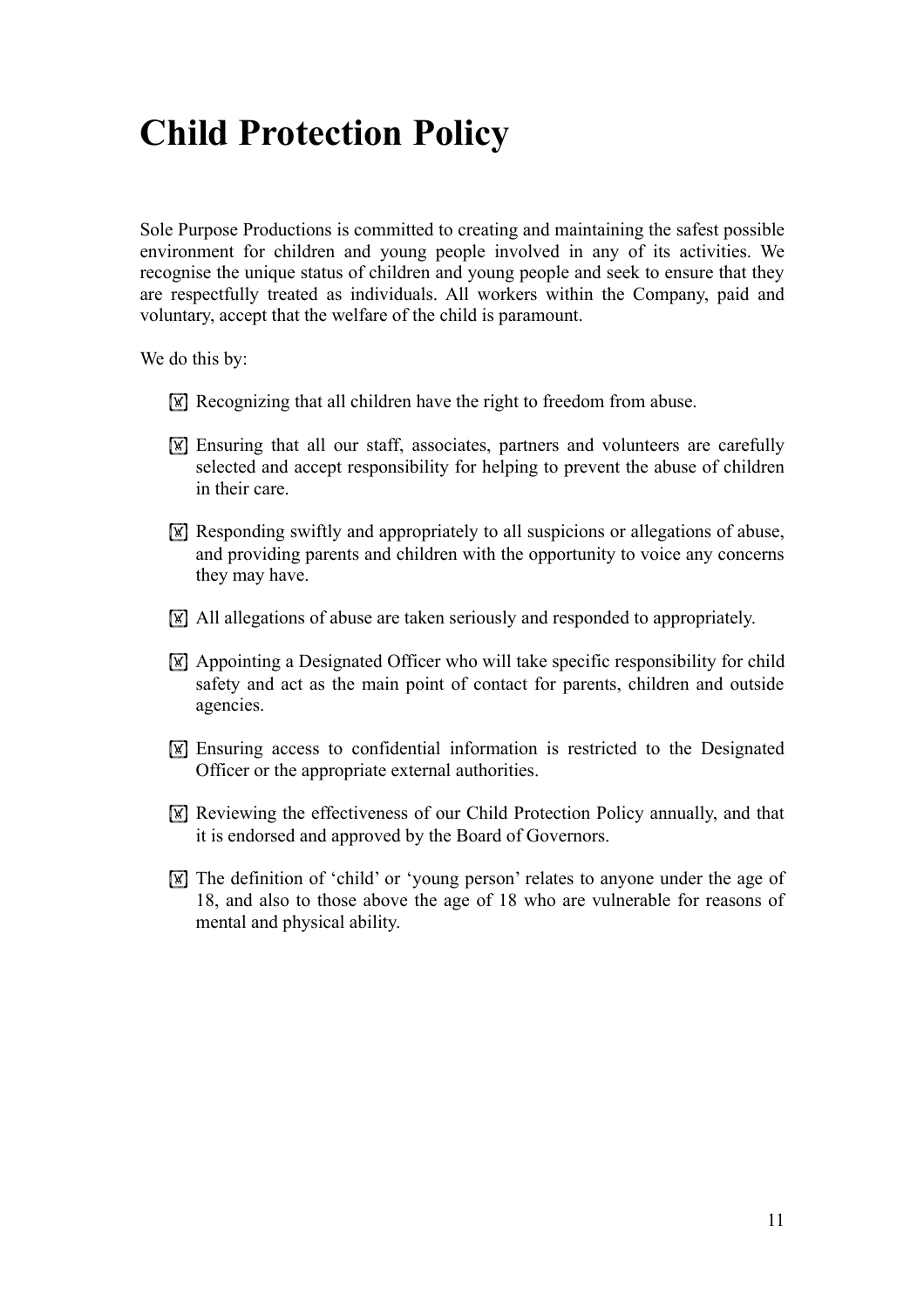# **Code of Behaviour**

Sole Purpose Productions expects everyone who works with us (staff, associates, partners, volunteers) to follow the guidelines that follow in all aspects of their activities connected with the work of the Company.

- $\boxed{\mathbb{X}}$  Treat everyone with respect
- ! Provide an example you wish others to follow
- $\boxed{\mathbb{X}}$  Respect people's right to personal privacy
- $\mathbb{R}$  Provide access for people to talk about any concerns they may have
- **If** Support children, young people and vulnerable adults to create a safe environment where they feel comfortable to talk about attitudes or behaviours they do not like
- ! Avoid situations that compromise your relationship with children, young people and vulnerable adults, which are unacceptable within a relationship of trust.
- **If Remember that someone else might misinterpret your actions, no matter how** well intentioned.
- **Recognise that caution is required even in sensitive moments of listening such** as when dealing with bullying, bereavement or abuse.
- **N** Do not have any inappropriate physical or verbal contact with others.
- **If Do not jump to conclusions about others without checking the facts.**
- $\boxed{\mathbb{X}}$  Do not show favouritism to any individual
- **If Do not make suggestive remarks or gestures, even in fun.**
- **If** Do not let suspicion, disclosure or allegation of abuse, go unrecorded or unreported.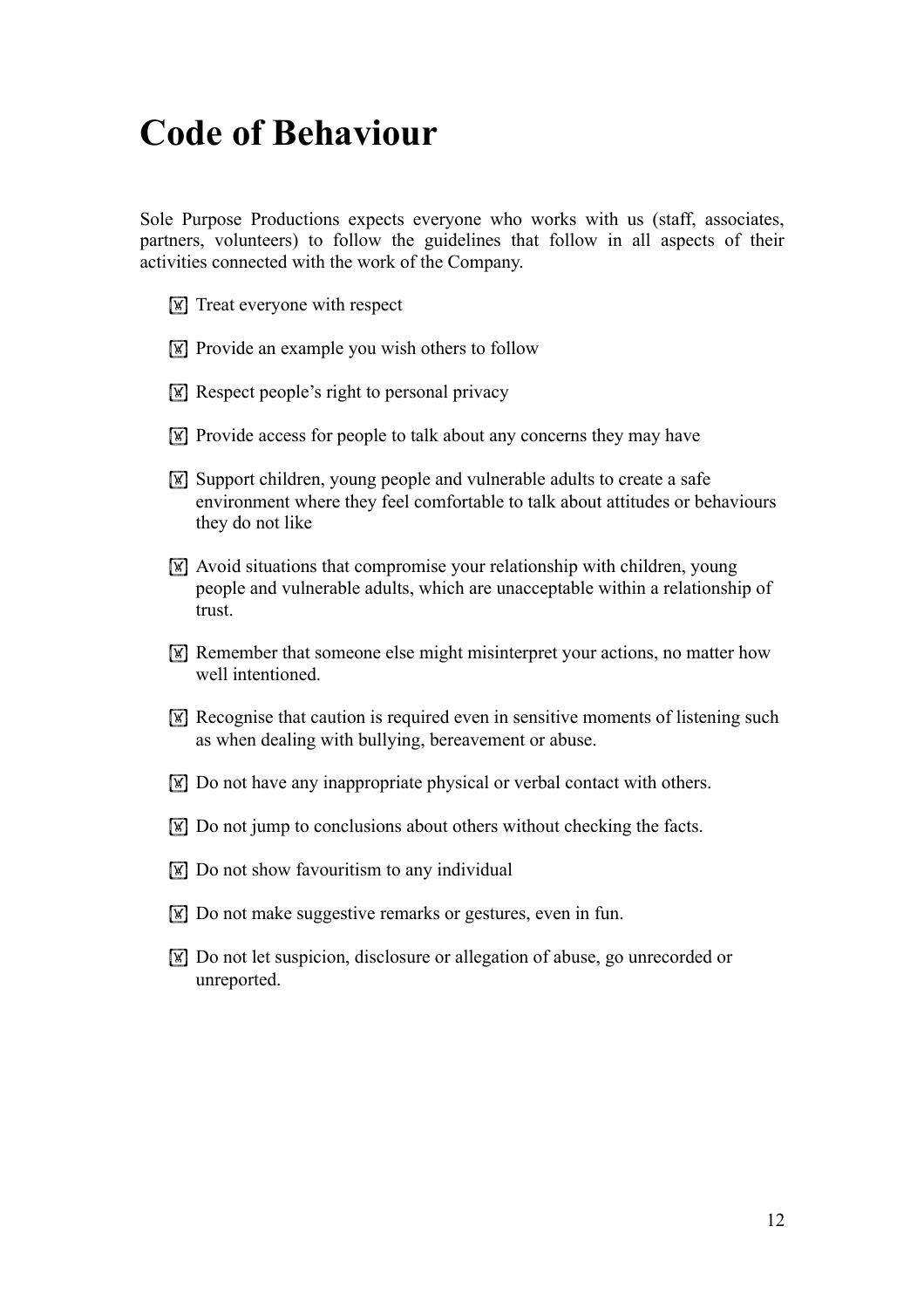# **Confidentiality, Complaints and Grievance Procedures**

### **Confidentiality Policy**

Sole Purpose Productions works with many other organisations to deliver high-quality performances and other services. It is vital to share relevant information – but this must be done in the proper way.

The principle of confidentiality is followed in all the work of Sole Purpose Productions. This means that we treat all information safely and professionally.

A policy of confidentiality allows us to be open about our own work, and improve our product, while protecting those who work with us, those who see and take part in our work, and other organisations.

### **Complaints Procedure**

Sole Purpose Productions strives for high standards in all aspects of its work, and using the policies and procedures in place, aims to be fair at all times and provide satisfaction to anyone using the services it provides. The staff and associates who represent the organisation are committed to high standards of conduct and service at all times. This policy will be made available to members of the public on request.

Should complaints arise it is Sole Purpose Production's policy to deal with these complaints quickly and efficiently.

A complaint is defined as a user of Sole Purpose Productions or its services, being unhappy with the service they have received and the user wishing to make their unhappiness known to a representative of the Company either verbally or in writing.

Complaints may be made verbally or in writing, and the procedures are as follows:-

#### **Verbal Complaint**

The complainant should ask to speak to the most senior member of staff available. The member of staff will take details of the complaint, identifying both the nature of the complaint and, if appropriate, the individual against whom the complaint is being made. Any complaint against an individual will be dealt with in a confidential manner.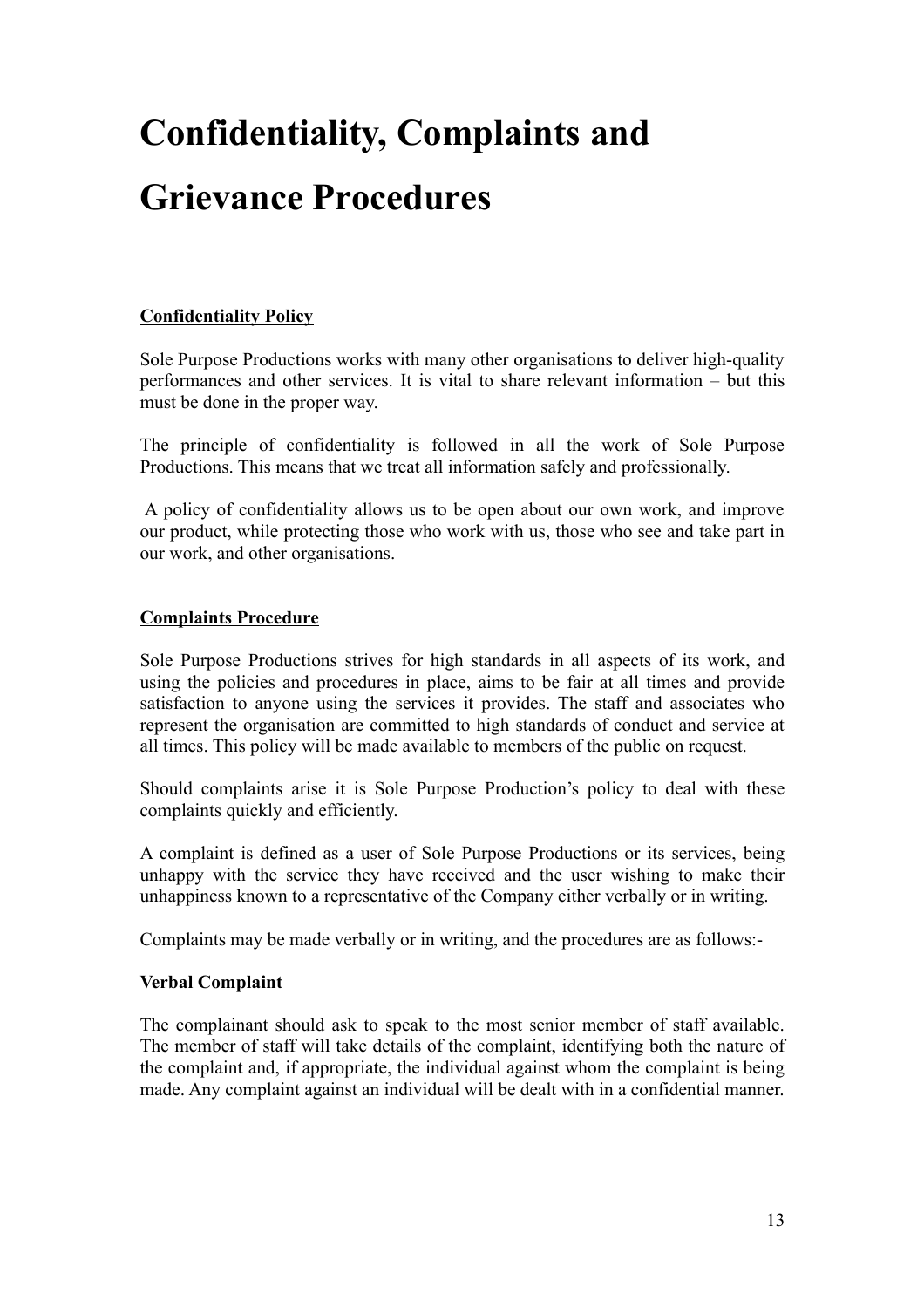### **Written Complaint**

The complainant should write to the Director giving full details of their complaint and, if appropriate, who their complaint relates to.

#### **Procedure**

All complaints, written or verbal, are logged and the Director will formally acknowledge receipt of the complaint, and provide a written response to the complainant within 4 working days, detailing where necessary the further course of action to be taken. Where it is not possible to provide a full response within this time frame, a letter will be sent to the complainant outlining progress and indicating when a response is likely to be forthcoming.

If the complainant is satisfied with the response, the matter will be considered to have been closed. If the complainant remains dissatisfied with the explanation, or course of action, he/she can appeal to the Chair of Sole Purpose Production's Board of Directors.

The Chair will review the complaint and either decide that the action proposed is adequate or that a different course of action should be adopted. The outcome of this review will normally be communicated in writing to the complainant within 15 working days of the appeal being lodged.

If the matter remains unresolved, he/she has the right to consult a third party arbitrator and an agreed process will be put in place.

This complaints procedure is reviewed annually by the Board of Directors or at shorter interval should legislation of good practice require it.

### **Grievance Procedure**

Sole Purpose Productions has a Grievance Procedure in place to ensure all staff and associates are given a fair hearing concerning any grievance that they may wish to raise.

All staff and associates have the opportunity to state their case and to have the right to appeal against any decision or action.

Sole Purpose Productions will aim to find an equitable solution to any grievance and will work with all parties concerned to ensure the correct action is taken.

- $\boxed{\mathbb{X}}$  An employee, volunteer or associate with a grievance will raise the matter with the Director formally, in writing
- $\mathbb{X}$  The employee, volunteer or associate will be invited to a meeting to discuss the issue, usually, where circumstances allow, within three working days of notification.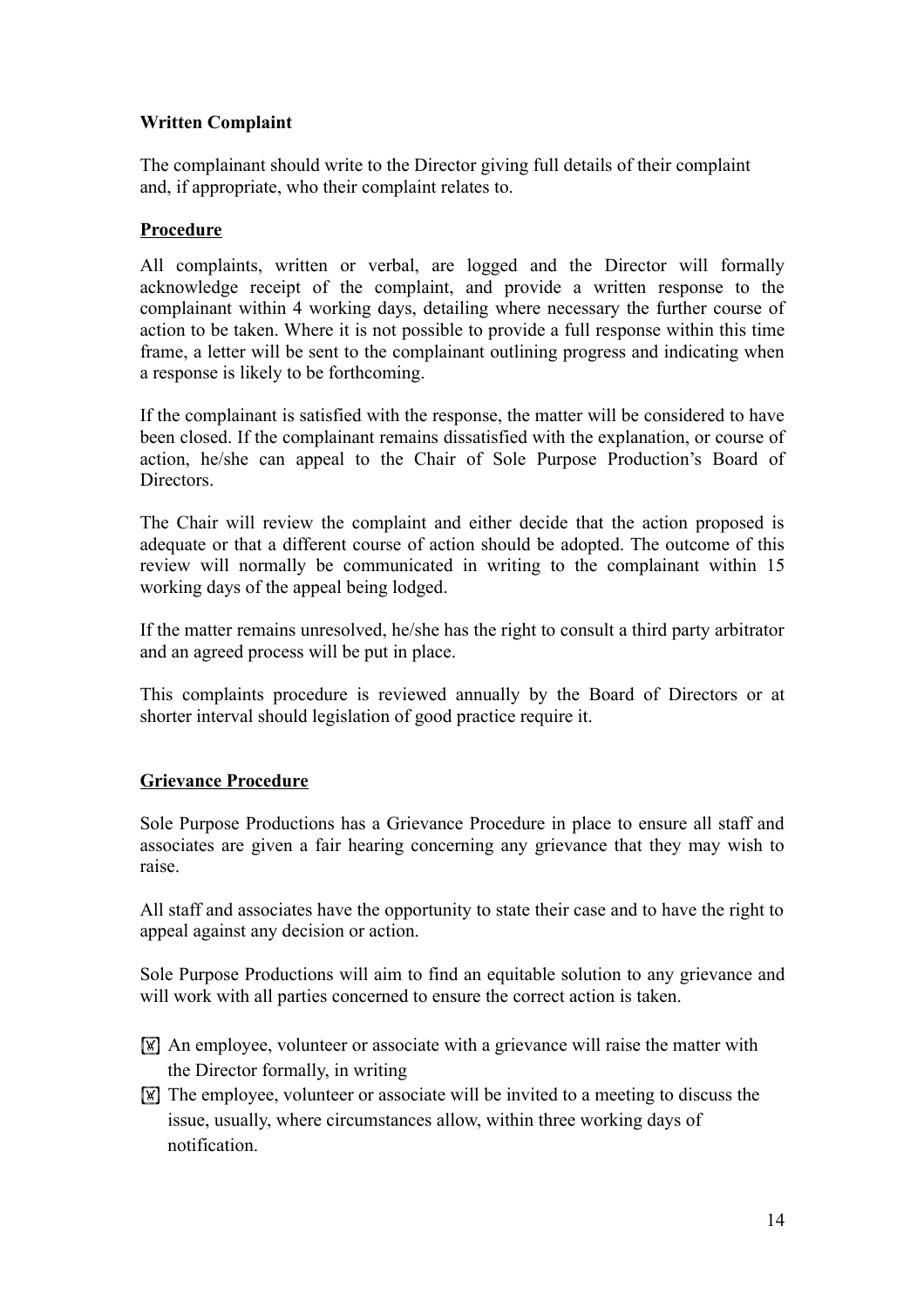- $\mathbb{F}$  The employee, volunteer or associate and the Director may explore the issues raised by the employee at the meeting by speaking to other employees or external contacts
- $\mathbb{R}$  Following the meeting, the Director will respond to the grievance in writing within three working days. If it is not possible to respond within this time, the employee, volunteer or associate must be given an explanation for the delay and told when a response can be expected
- $[\overline{\mathbb{M}}]$  If the person raising the grievance is unhappy with the outcome of the investigation or if the grievance is against the Director, the employee can appeal by raising the grievance in writing to a more senior manager. This would be the Chair of the Board of Directors
- ! The employee, volunteer or associate will be invited to a meeting to discuss the issue, usually, where circumstances allow, within five working days of notification
- ! The Chair may explore the issues raised by speaking to other employees or external contacts
- ! Following the meeting the Chair will respond to the grievance in writing within three working days. If it is not possible to respond within this time, the employee must be given an explanation for the delay and told when a response can be expected
- ! Where the employee, volunteer or associate raising the grievance is still unhappy with the outcome they can appeal by raising their grievance in writing with an external organisation, such as a legal institution or employment specialist.